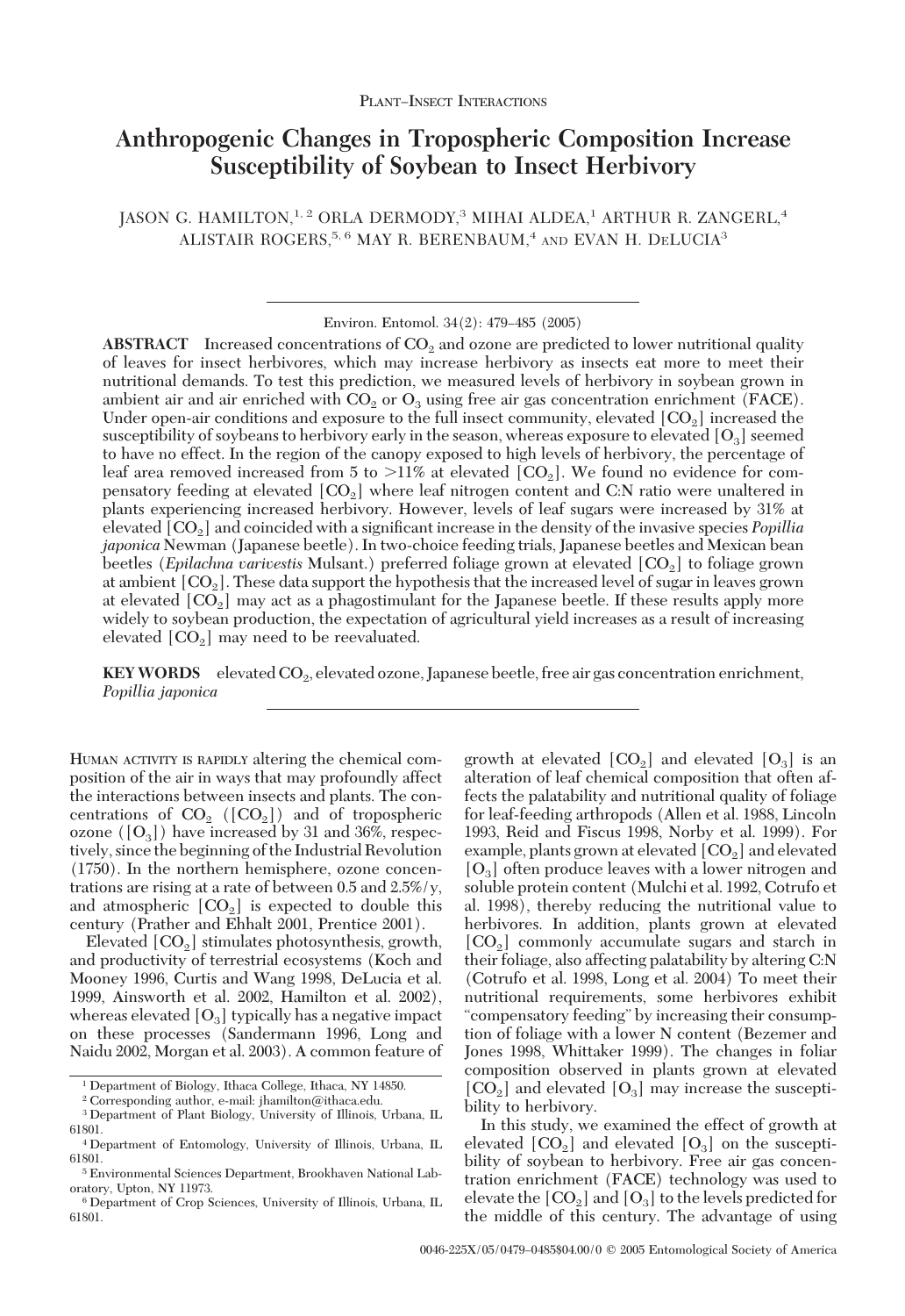FACE experiments to investigate herbivory is that insects are allowed unfettered access to the experimental plots. Importantly, open-air experiments do not artificially restrict insect population size or diversity and include multi-trophic interactions. Another advantage of FACE is that plants are grown in the field where restrictions of rooting volume and nutrient supply common in controlled environments are absent (Long et al. 2004). Limited rooting volume may prevent induction of secondary metabolites (Baldwin 1988) or interact with elevated  $[CO_{\circ}]$  to alter leaf tissue composition and hence palatability (Long et al. 2004). The genetically uniform soybean (*Glycine max*) planted at the University of Illinois SoyFACE facility provided us with an attractive model system to test predictions of altered atmospheric composition on insect herbivory in the field. Results from greenhouse and open-top chamber studies suggest that elevated atmospheric  $[CO_2]$  and  $[O_3]$  will increase herbivory on soybean. Lincoln et al. (1984) found that the rate of feeding by soybean loopers (*Pseudoplusia includens*Walker) on soybean was positively correlated with  $[CO_{2}]$ . Experiments with soybean in opentop chambers have shown that increased  $[O_3]$  resulted in a significant increase in defoliation by adult Mexican bean beetle (*Epilachna varivestis*) (Chappelka et al. 1988). Moreover, beetle larvae tended to weigh more and develop faster on plants exposed to  $O<sub>3</sub>$ , and in feeding tests, adult beetles preferentially fed on foliage that had been exposed to  $O_3$  (Endress and Post 1985).

This study examined the following questions. (1) Does elevated  $[CO_2]$  or  $[O_3]$  alter susceptibility of soybeans to herbivory in the field? (2) Does elevated  $[CO<sub>2</sub>]$  or  $[O<sub>3</sub>]$  alter leaf chemical composition and lead to compensatory feeding? (3) Does elevated  $[CO<sub>2</sub>]$  or  $[O<sub>3</sub>]$  alter insect populations? (4) Given a choice, do common soybean herbivores exhibit a preference for foliage from soybeans grown at elevated  $[CO<sub>2</sub>]$ ?

## **Materials and Methods**

**Experimental Site.** The Soybean Free Air gas Concentration Enrichment (SoyFACE) facility (University of Illinois, 40°03′21.3″ N 88°12′3.4″ W) was established to examine the responses of an agroecosystem to elevated tropospheric  $CO<sub>2</sub>$  and  $O<sub>3</sub>$ . This site has been in continuous cultivation to arable crops for 100 yr, and cultural practices are typical for this region of Illinois. Twelve 20-m-diameter experimental plots were nested within the 16 ha planted with soybean. Each plot was surrounded by a segmented ring of pipe that released gas at high velocity at the surface of the crop canopy (Miglietta et al. 2001). Four plots were fully instrumented controls with ambient  $CO<sub>2</sub>$ and  $O_3$ ; four plots maintained  $CO_2$  concentrations at 550  $\mu$ l/CO<sub>2</sub> liter air; and four plots maintained O<sub>3</sub> concentrations at  $1.2\times$  ambient levels. The elevated  $CO<sub>2</sub>$  treatment reflects the level anticipated by 2050 (Houghton et al. 2001). At the time of this research, an elevated  $CO<sub>2</sub>$  plus elevated  $O<sub>3</sub>$  treatment was not available. Fumigation was operated from planting until harvest during daylight hours. Plots were separated by 100 m to minimize cross-contamination. As part of the management of the SoyFACE site, the entire field was sprayed with 4 F carbaryl (Sevin; Aventis Crop Science, Research Triangle Park, NC) just after the first insect collection period to prevent an infestation of Japanese beetle (*Popillia japonica*) from killing the plants. Carbaryl is a nonsystemic contact insecticide with a short residence time of 3–7 d. No other pest management was applied for the rest of the field season.

**Susceptibility to Herbivory.** Because herbivore damage is heterogeneous throughout plant canopies in space and time, total damage is a function of the position and number of leaves present when a particular herbivore starts feeding. For each of the two sampling periods (17-18 July and 12 August 2002), we first determined the "zone of herbivory" and then sampled within this zone. Thus, our estimates provide a description of susceptibility to herbivory rather than an estimate of the total leaf area removed. To determine the zone of herbivory, we examined leaves on 10 haphazardly selected plants from each plot and scored them for damage. For every leaf, we visually estimated the percentage tissue removed. Most herbivory was localized on leaves at nodes 3–5 from a total of 9 nodes in July and from nodes 8–10 from a total of 16 nodes in August. Most damage occurred when leaves were at the top of the canopy and exposed to full sunlight with leaves subsequently added above as the plant grew. To estimate susceptibility to herbivory in the entire field, we haphazardly selected 100 plants from each plot and randomly chose one leaf from each plant from the subset of leaves in the zone of herbivory. Leaves were harvested, placed on a light box to provide high contrast, and photographed with a digital camera (Sony Cyber-Shot S85, Sony, New York, NY).

The digital images of each leaf  $(n = 100$  for each plot) were converted to binary black and white, and their areas were measured using ScionImage software (Scion, Frederick, MD). We measured the area of each damaged leaf and estimated the total leaf area before herbivory by reconstructing the missing area. The vast majority of herbivory was from chewing insects; other forms of leaf damage were not quantified.

**Insect Censuses.**We surveyed insect populations by sweep net sampling on 11 July and again on 14 August 2002.Weather conditions were sunny to partly cloudy, with wind velocity  $< 6$  m/s. Each plot was swept four times with a standardized 40 sweeps (net diameter of 40 cm) over a total length of 30.4 m/plot. Total sweeping time for all plots on each date was  $\approx$ 1.5 h. Insects in nets were placed on dry ice and transferred to the laboratory for identification.

**Tissue Analysis.**Leaf samples for carbohydrate analysis were taken at mid-day on 17 July and 15 August. One leaf disc (3 cm2 ) was removed from a vein-free area of a lateral leaßet from the uppermost, undamaged, fully expanded trifoliate leaf, wrapped in foil, and frozen immediately in liquid nitrogen. Leaves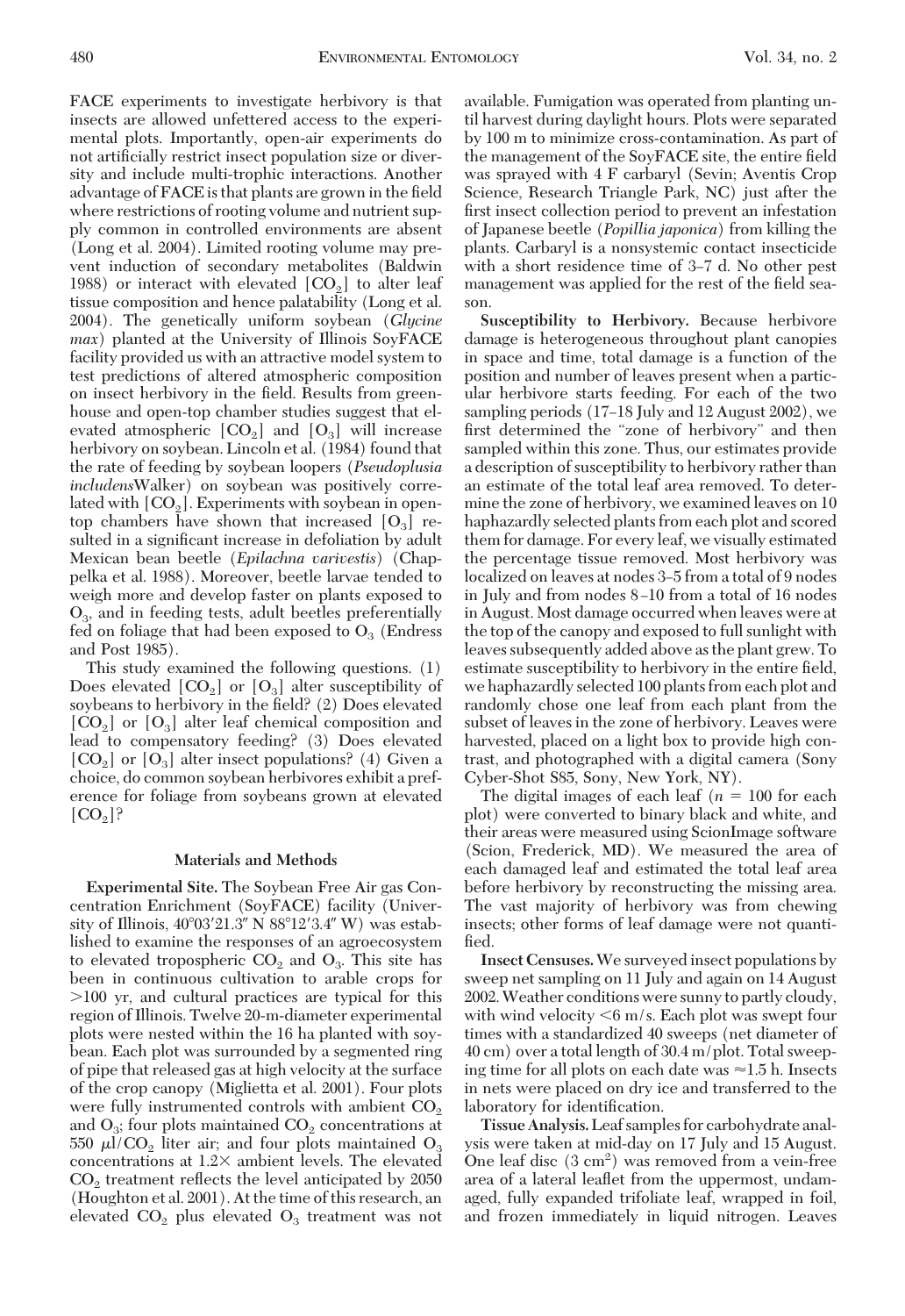received most herbivore damage when they were at the top of the canopy, and we assumed that leaves sampled for chemical analyses reßected the quality of leaves when they were most exposed to herbivores. Samples were analyzed for glucose, fructose, sucrose, and starch content as described previously by Rogers et al. (2004). Brießy, samples were powdered in liquid nitrogen and sugars extractedin 90% (vol:vol) ethanol. The glucose, fructose, and sucrose contents were determined from the ethanol extract using a continuous enzymatic substrate assay adapted for microwell plates. Starch in the pellet resulting from the ethanol extraction was digested in 32% (vol:vol) perchloric acid and assayed using a phenol-sulfuric acid assay.

For analysis of leaf N, C, water content, and specific leaf area (SLA; leaf mass per area), an additional 24 undamaged leaves were collected from each plot. A vein-free area was sampled from each leaßet, weighed, and dried at 70°C to constant mass. Concentrations of leaf carbon and nitrogen were measured on dried tissue by micro-Dumas combustion (ECS 4010; COSTECH Analytical Instruments, Valencia, CA).

**Feeding Trials.** We performed two feeding trials to assess preferences of herbivores for control versus  $CO<sub>2</sub>$ -fumigated leaves. In the first trial, a single (field collected) adult Japanese beetle was placed in each of 11 containers (1-l clear, polypropylene) containing one undamaged soybean leaf chosen from an ambient and one from an elevated- $CO<sub>2</sub>$  plot. Beetles were placed on the ßoor of the container at an equal distance from both leaves and were allowed to feed for 24 h. Leaves were analyzed for missing tissue with digital photography, and the area eaten was converted to mass using treatment-specific SLA. In the second trial (50 replicate containers, one beetle per container), we used Mexican bean beetle (*E. varivestis*), an important herbivore in other soybean-growing regions (beetles were obtained from a colony maintained by Charles Helm, IL Natural History Survey). Leaves for these studies were collected in late July and early August.

**Data Analysis.** The treatments were blocked and analyzed with a mixed model analysis of variance (ANOVA), with treatment and date as main fixed effects and block as a random component with plot as the replicate unit  $(n = 4; SAS \, version \, 8; SAS \, Institute,$ Cary NC). Interaction terms were included in the ANOVA. Treatment differences were analyzed using the Bonferroni means separation procedure. The level of significance was taken to be  $P \leq 0.05$ . To fulfill the assumptions of ANOVA, leaf area data were square root transformed before analysis. Values presented are least squares means.

# **Results**

In July, leaf damage (on an area basis) in the active zone of herbivory was 57% greater in elevated  $[CO<sub>2</sub>]$ plots compared with control plots  $(F = 12.07; df = 2.6;$  $P < 0.05$ ; Fig. 1A). There was no effect of elevated  $[O_3]$  on the susceptibility of leaf tissue to herbivory. In August, the overall levels of herbivory were lower,



**Fig. 1.** Responses of soybean and insect herbivores to elevated  $[CO_2]$  or elevated  $[O_3]$ . (A) Percentage leaf area consumed by insect herbivores, (B) total numbers of insects per plot, and (C) leaf sugar concentrations. Sugar content was calculated as the sum of glucose, fructose, and sucrose. Data are means  $\pm$  SE ( $n = 4$ ). \*Significant differences compared with ambient plots within a month as determined with a Bonferroni means separation test ( $P \leq 0.05$ ).

and we did not detect an effect of elevated  $[CO<sub>2</sub>]$  on herbivore damage. However, herbivory was signiÞcantly lower at elevated  $[O_3]$  ( $F = 12.07$ ; df = 2,6;  $P <$ 0.05; Fig. 1A). In July, the total number of insects above ground was 66% greater at elevated  $[CO_2]$  ( $F=$ 28.44;  $df = 2.8$ ;  $P \le 0.05$ ), and there was no effect of elevated  $[O_3]$  on insect abundance (Fig. 1B). In August, there was no significant effect of either elevated  $[CO_2]$  or elevated  $[O_3]$  on insect population densities (Fig. 1B). In July, the most common insects were the Japanese beetle, which accounted for 24, 55, and 35% of the total insect community in the control, elevated  $[CO<sub>2</sub>]$ , and elevated  $[O<sub>3</sub>]$  plots, respectively, and the potato leafhopper (*Empoasca fabae*), which accounted for 56, 21, and 51% of the community in the control, elevated  $[CO_2]$ , and elevated  $[O_3]$  plots, respectively. In August, there were very few Japanese beetles (2% of the total), and the majority of insects captured (61%) were western corn rootworm (*Di-*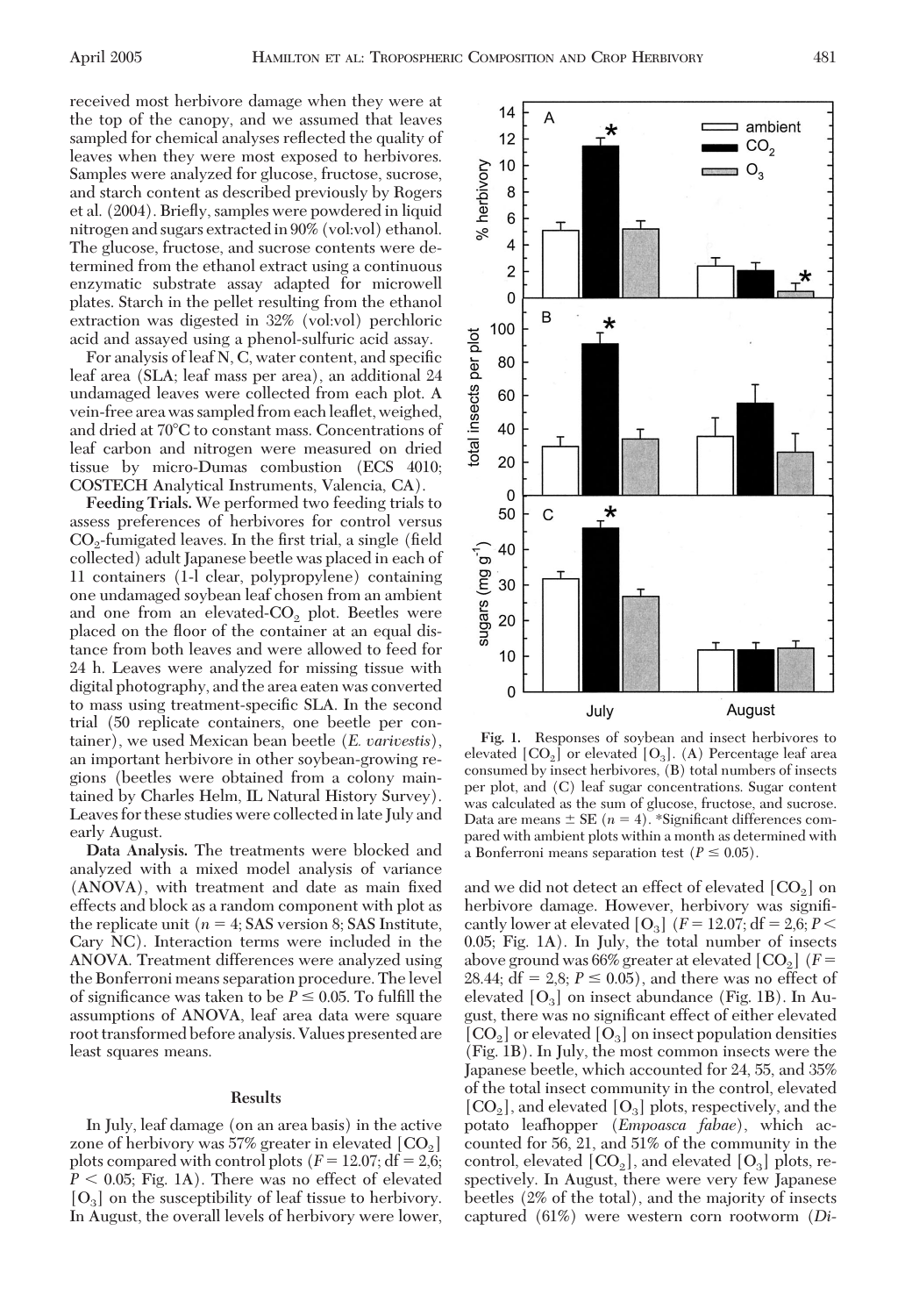

**Fig. 2.** Leaf mass eaten by Japanese beetle (*P. japonica*) and Mexican bean beetle (*E. varivestis*) in an arena feeding trial where the herbivores were offered a choice of foliage from soybeans grown at ambient or elevated  $CO<sub>2</sub>$  concentrations. Data are means  $\pm$  SE ( $n = 4$ ). Feeding trials were run for 24 h. \*Significant differences within a species ( $P \leq$  $0.05$ ).

*abrotica virgifera),* which were absent from the plots in July. At both sampling dates, no other insect taxa represented more than a few percent of the total, and there were no significant effects of elevated  $[CO<sub>2</sub>]$  or elevated  $[O_3]$  on the combined densities of these other insect species.

In feeding choice trials, both the Japanese beetle and the Mexican bean beetle preferred foliage from plants grown at elevated  $[CO_2]$  ( $F = 8.46$ ; df = 1,97;  $P \leq 0.05$ ; Fig. 2). Beetles consumed 75 and 38%, respectively, more foliage from elevated  $CO<sub>2</sub>$ -grown plants compared with ambient-grown plants.

The chemical composition of the leaves sampled in July and August and of those used in the feeding trial (July only) varied considerably between treatments and with sampling time (Table 1). In July, growth at elevated  $[CO<sub>2</sub>]$  significantly reduced the specific leaf area by 17% and leaf water content by 4% (Tables 1 and 2) but had no effect on leaf C or N content or C:N ratio. At this time, however, the levels of glucose, fructose, sucrose, and starch all increased markedly (59, 19, 39, and 70%, respectively) in leaves grown at

**Table 2. Three-way ANOVA of the effects of date, treatment** (elevated  $CO_2$  or  $O_3$ ), and the date by treatment interaction (date  $\times$ treatment) on SLA, percent H<sub>2</sub>O, C:N, and the contents of N, C, **glucose, fructose, sucrose, and starch in mature soybean leaves**

| Factor     | Source                  | $\boldsymbol{F}$ | df   | $\boldsymbol{P}$ |
|------------|-------------------------|------------------|------|------------------|
| <b>SLA</b> | Date                    | 86.41            | 1,17 | < 0.0001         |
|            | Treatment               | 4.80             | 2,17 | 0.0222           |
|            | Date $\times$ treatment | 6.87             | 2,17 | 0.0065           |
| $H_2O$     | Date                    | 127.05           | 1,17 | < 0.0001         |
|            | Treatment               | 0.24             | 2,17 | 0.7919           |
|            | Date $\times$ treatment | 10.15            | 2,17 | 0.0013           |
| C: N       | Date                    | 3.35             | 1,17 | 0.0848           |
|            | Treatment               | 1.01             | 2,17 | 0.3861           |
|            | Date $\times$ treatment | 1.41             | 2,17 | 0.2723           |
| N          | Date                    | 11.85            | 1,17 | 0.0018           |
|            | Treatment               | 1.53             | 2,17 | 0.2332           |
|            | Date $\times$ treatment | 2.39             | 2,17 | 0.1095           |
| C          | Date                    | 0.52             | 1,17 | 0.4783           |
|            | Treatment               | 0.34             | 2,17 | 0.7177           |
|            | Date $\times$ treatment | 0.33             | 2,17 | 0.7244           |
| Glucose    | Date                    | 362.19           | 1,17 | < 0.0001         |
|            | Treatment               | 27.99            | 2,17 | < 0.0001         |
|            | Date $\times$ treatment | 35.29            | 2,17 | < 0.0001         |
| Fructose   | Date                    | 613.79           | 1,17 | < 0.0001         |
|            | Treatment               | 14.64            | 2,17 | 0.0002           |
|            | Date $\times$ treatment | 8.08             | 2,17 | 0.0034           |
| Sucrose    | Date                    | 35.18            | 1,17 | < 0.0001         |
|            | Treatment               | 1.82             | 2,17 | 0.1924           |
|            | Date $\times$ treatment | 1.55             | 2,17 | 0.2413           |
| Starch     | Date                    | 23.28            | 1,17 | 0.0002           |
|            | Treatment               | 7.97             | 2,17 | 0.0036           |
|            | Date $\times$ treatment | 5.01             | 2,17 | 0.0195           |

All data except water content were on a dry mass basis.

elevated  $[CO<sub>2</sub>]$  (Tables 1 and 2). The total sugar content was also greater in elevated  $CO<sub>2</sub>$  in July (Fig. 1C). Growth at elevated  $[O_3]$  reduced both the glucose and fructose content of leaves, but had no effect on sucrose or starch in July (Tables 1 and 2, Fig. 1C). In August, there was no significant effect of  $[CO<sub>2</sub>]$  or  $[O_3]$  on leaf composition. Nitrogen and carbohydrate concentrations typically were lower in August than in July, and values of SLA and percent water were greater (Tables 1 and 2; Fig. 1).

#### **Discussion**

Under open-air conditions and exposure to the full insect community, an increase of atmospheric  $[CO<sub>2</sub>]$ 

**Table 1. Specific leaf area (SLA) and chemical composition of mature soybean leaves grown in ambient conditions (Ambient), CO2-enriched air (CO2), and ozone enriched air (O3), harvested from the top of the canopy in July and August**

|                            | July                   |                       |                     | August             |                   |                    |
|----------------------------|------------------------|-----------------------|---------------------|--------------------|-------------------|--------------------|
|                            | Ambient                | CO <sub>2</sub>       | $O_3$               | Ambient            | CO <sub>2</sub>   | $O_3$              |
| $SLA$ (cm <sup>2</sup> /g) | $246.8(9.8)^a$         | $205.8(6.7)^{b}$      | $233.0(7.2)^a$      | $275.7(5.2)^{a}$   | $278.4(7.6)^a$    | $271.8(3.2)^a$     |
| $H2O$ (%)                  | 73.4 $(0.9)^{a}$       | $70.20~(0.7)^{\rm b}$ | 72.3 $(0.7)^{a}$    | 78.3 $(1.6)^{a}$   | $82.2~(0.7)^{a}$  | 79.1 $(0.6)^{a}$   |
| C: N                       | 9.3 $(0.3)^a$          | $10.6(0.4)^{a}$       | $9.2(0.2)^a$        | $10.7(0.3)^{a}$    | $11.8(0.3)^{a}$   | $18.1(6.3)^{a}$    |
| N ( $mg g^{-1}$ )          | $51.1 \ (1.6)^{\rm a}$ | 44.8 $(1.9)^{a}$      | $51.8(1.2)^a$       | 44.6 $(1.4)^a$     | 40.1 $(0.8)^a$    | $32.6(5.7)^{a}$    |
| $C \text{ (mg g}^{-1})$    | 471.6 $(1.5)^{a}$      | 471.4 $(1.0)^a$       | 473.8 $(1.6)^{a}$   | 422.3 $(53.8)^{a}$ | 472.9 $(1.9)^{a}$ | 463.5 $(17.4)^{a}$ |
| Glucose $(mg/g)$           | $15.1 \ (1.3)^a$       | $24.0(0.3)^{b}$       | $10.5(0.9)^{\circ}$ | 4.0 $(0.5)^{a}$    | $3.2 (1.1)^a$     | 4.1 $(0.4)^a$      |
| Fructose $(mg/g)$          | $5.4(0.3)^{a}$         | 6.4 $(0.3)^{b}$       | 4.5 $(0.3)^c$       | $0.8(0.3)^{a}$     | $1.2(0.3)^{a}$    | $1.1(0.0)^a$       |
| Sucrose $(mg/g)$           | $11.1~(1.7)^{a}$       | $15.4(0.3)^{b}$       | 11.9 $(0.4)^{a}$    | 6.9 $(1.3)^{a}$    | $7.2 (2.1)^{a}$   | $7.0(0.9)^{a}$     |
| Starch $(mg/g)$            | $65.0(5.6)^{a}$        | $110.5(17.2)^{b}$     | 54.6 $(5.7)^{a}$    | $37.5(2.7)^{a}$    | 48.7 $(6.9)^{a}$  | $45.2 (2.6)^a$     |

Data are means  $\pm$  SE of four replicate FACE rings. With the exception of water content, which was calculated on a fresh mass basis, data are expressed on a dry mass basis. Different letters within a given month indicate a significant difference  $(P < 0.05)$  between treatments as determined with a Bonferroni means separation test.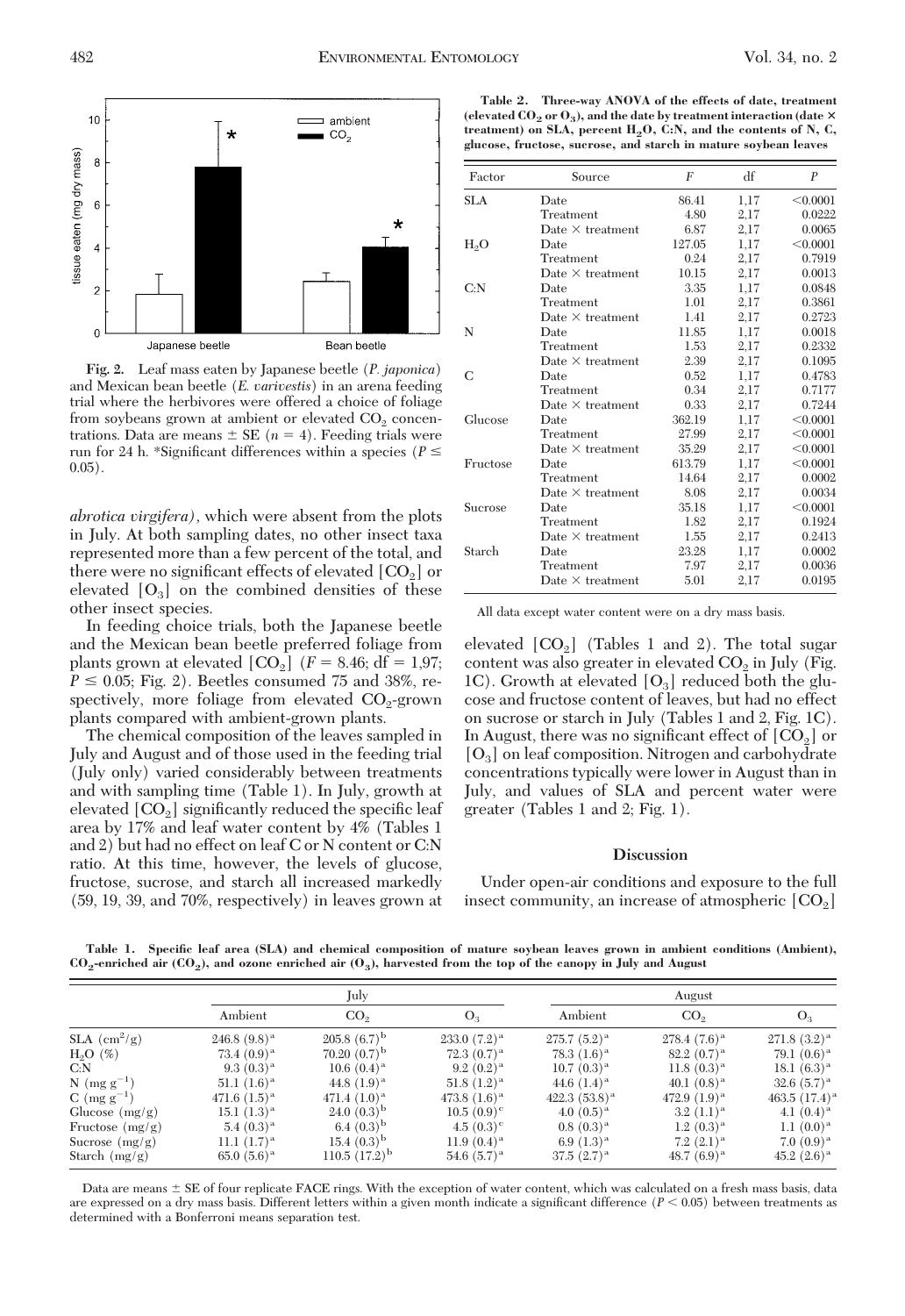to levels predicted for the year 2050 (Houghton et al. 2001) increased the susceptibility of soybean to herbivores. This increase in susceptibility was limited to July, when populations of the invasive Japanese beetle were highest. Plants grown at elevated  $[O_3]$  did not show increased herbivory; however, in August when the loss of leaf tissue to herbivory was low, soybeans grown in elevated  $[O_3]$  had a reduced level of herbivory. This reduction may be related to the small reduction in leaf N content for plants grown in elevated  $[O_3]$ , but it is also possible that cumulative leaf damage over the growing season or accelerated leaf senescence in the elevated  $O_3$  plots deterred herbivores (Morgan et al. 2003).

The insecticide application, which was required to protect the plants for the benefit of the overall Soy-FACE experiment, resulted in a short-term cessation of herbivory. Consequently, our estimate of percentage increase in herbivory represents a minimum because we could not quantify subsequent herbivore damage that would have occurred had the plots not been sprayed. Nevertheless, our results indicate a significant increase in the susceptibility of soybean leaves to herbivores when grown at elevated  $[CO<sub>2</sub>]$ . Furthermore, this increase was even greater when measured as the mass of tissue removed because of the 17% decrease in SLA under elevated  $CO<sub>2</sub>$ .

Compensatory feeding (Lincoln et al. 1984, Lincoln 1993, Bezemer and Jones 1998, Cannon 1998, Coviella and Trumble 1999, Hunter 2001) was probably not the cause of increased herbivore damage in our study. First, when given a choice, both Japanese beetles and Mexican bean beetles preferred foliage grown in elevated  $[CO<sub>2</sub>]$  to ambient-grown foliage. Second, although we measured an increase in herbivory, there was no evidence that elevated  $[CO<sub>2</sub>]$  decreased N content or increased C:N ratio. Finally, mobile insects, such as adult beetles, might be expected to avoid plants with low nutritive value; instead, Japanese beetles were found to be twice as abundant in July in  $CO<sub>2</sub>$ -enriched plots as in ambient plots. Also inconsistent with the mechanism of compensatory feeding, other free-air studies found a decrease in herbivory under elevated  $[CO<sub>2</sub>]$  (Stiling et al. 2002, 2003, Hamilton et al. 2004). One reason compensatory feeding might not have been a factor in this system is that leaf nitrogen levels in our managed N-fixing soybean crop were relatively high  $(>4 \text{ mg/g})$  compared with wild species. Thus, nitrogen content might not be limiting herbivores in this system.

Predictions concerning compensatory feeding typically have been based on the assumption that nitrogen is a primary limiting nutrient for insect growth. In mature insects, such as beetles, calories to fuel activity instead of nitrogen to build body tissues may be more important. Simple sugars such as glucose, fructose, and sucrose, however, are known feeding stimulants for Japanese beetle (Potter and Held 2002), and a relationship between insect feeding and leaf carbohydrate content has been observed before (Bezemer and Jones 1998). Our results suggest that the marked increase in these sugars in the leaves of soybeans grown at elevated  $[CO<sub>2</sub>]$  may have caused increased susceptibility to herbivory. Rather than feeding in an effort to compensate for poor nutritional value, it seems that elevated sugar concentrations stimulated Japanese beetles to increase ingestion of leaves grown at elevated  $[CO<sub>2</sub>]$ . Although the results from our study support the general prediction of increased herbivory under elevated  $CO<sub>2</sub>$ , our findings point to an alternative underlying mechanism.

Growth under elevated  $CO<sub>2</sub>$  alters many aspects of leaf chemistry potentially affecting herbivory, including secondary plant compounds (Bezemer and Jones 1998, Hartley et al. 2000). Isoßavones and trypsin inhibitors have been implicated as resistance factors to arthropods in soybeans (Liu et al. 1992, Carraopanizzi and Kitamura 1995, Zhao et al. 1996), but how the content and effectiveness of these compounds may be altered by changes in tropospheric chemistry currently is unknown.

The effects of elevated  $[CO<sub>2</sub>]$  on Japanese beetles in soybean would likely not have been detected except in an open-air FACE experiment, by virtue of its ability to allow free access to the complete community of naturally occurring insect herbivores. Japanese beetles have only recently come to the Midwest, having been introduced accidentally to North America in 1916 (Potter and Held 2002). Atmospheric changes may have greater consequences for interactions between native and introduced species than for those between species with long co-evolutionary histories. Thus, global biotic change in the form of invasive species (Pimentel et al. 2000) may interact with global climate change in a synergistic manner.

There was no evidence of differences in total insect counts between elevated  $CO<sub>2</sub>$  and control plots later in the season (August). There were very few Japanese beetles (partially because of the July spraying, but primarily because of the phenology of the beetle) and the majority of insects captured were western corn rootworm. That the western corn rootworm is not a major leaf-feeding herbivore of soybean explains the overall low levels of leaf damage in August. However, as a prevalent part of the soybean fauna (60%), it is nonetheless important because populations of this major corn pest in some parts of the Midwest are undergoing an evolutionary shift in behavior that circumvents crop rotation as a control method—they lay eggs in soybean fields that, in a typical two-crop rotation for rootworm management, will be planted in corn the following year (O'Neal et al. 2002). The attractiveness of soybeans grown at elevated  $[CO<sub>2</sub>]$  to this insect may further exacerbate this problem over time.

There is increasing awareness of the direct impacts of increased concentrations of the anthropogenic pollutants  $CO<sub>2</sub>$  and  $O<sub>3</sub>$  on plants and food production. However, indirect effects, such as altered levels of herbivory, also have the potential to affect agricultural productivity. Historically, only  $\approx$ 1% of Midwestern soybean acreage required treatment for insects (Suguiyama and Carlson 1985). Although soybean is typically considered to be tolerant of defoliation, the effects of leaf loss on yield depend on a number of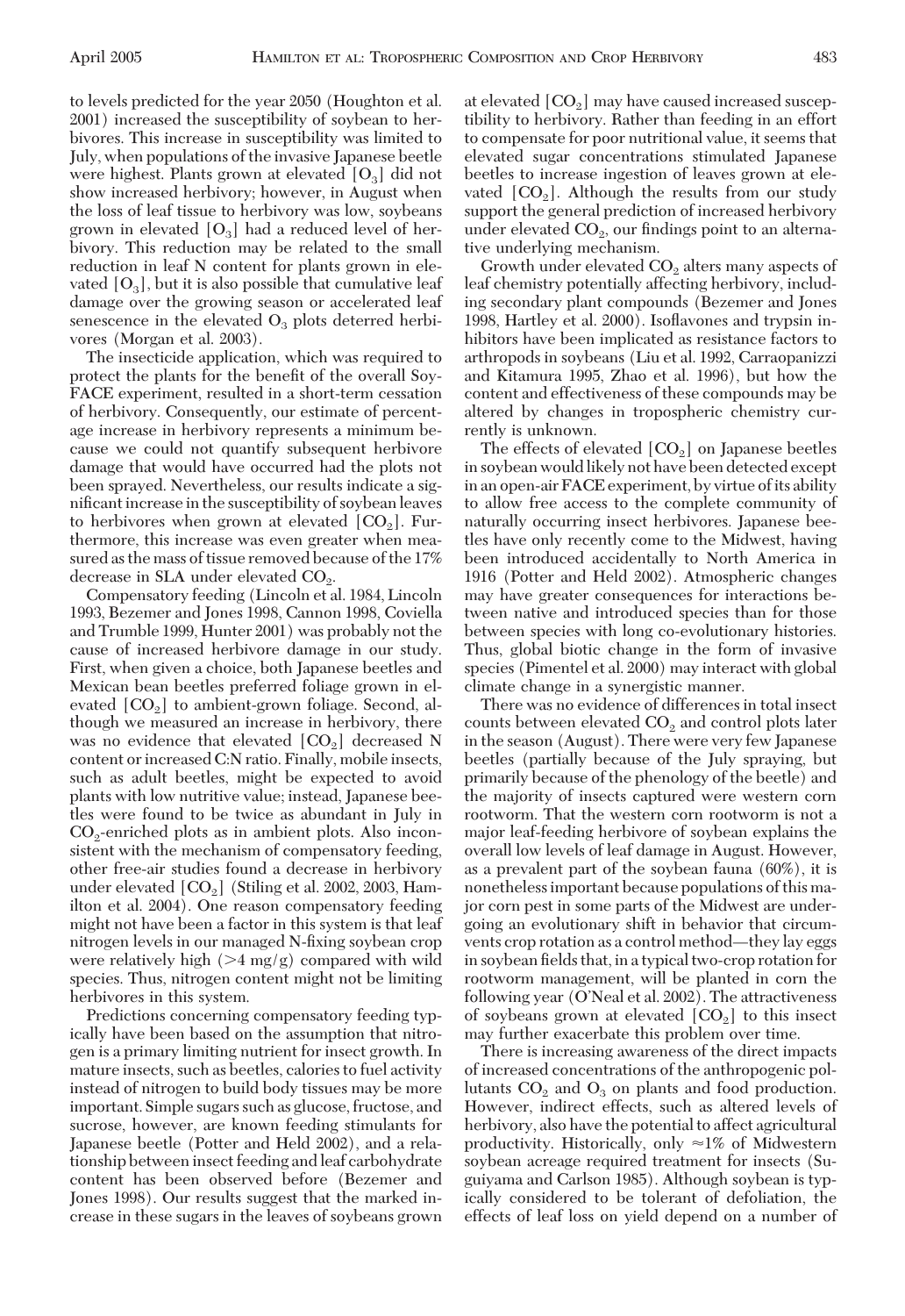factors and can often be significant (Haile et al. 1998). The limitations of working in the SoyFACE site did not allow us to let herbivory continue uncontrolled, but our study indicates that growth at elevated  $[CO<sub>2</sub>]$  has the potential to increase crop susceptibility to pests, particularly those stimulated by sugars, thereby reducing potential agricultural gains from elevated  $CO<sub>2</sub>$ and increasing the need for pest management.

# **Acknowledgments**

We thank E. Hardison, R. Knepp, D. Moore, M. Prater, P. Radford, and J. Tang for field assistance and L. Gonzalez and L. Kistler for assistance with carbohydrate analysis. B. Brown, L. Johnson, T. Monargali, E. Novick, L. O'Neill, and J. Resti helped with analysis of digital images. We thank T. Mies and the staff of the University of Illinois SoyFACE facility for logistical support. Funding for this work was provided by National Research Initiative of the USDA Cooperative State Research, Education and Extension Service, Grant 2002- 35302-12534 and an Ithaca College Summer Faculty Development grant. The SoyFACE experiment was constructed with funds from the Illinois Council on Food and Agricultural Research. This work was also supported in part by U.S Department of Energy Office of Science Contract DE-AC02-98CH10886 to Brookhaven National Laboratory and through a Science Undergraduate Laboratory Internship and a research fellowship from Battlelle and the National Institutes of Health, Minority Access to Research Careers program.

## **References Cited**

- **Ainsworth, E. A., P. A. Davey, C. J. Bernacchi, O. C. Dermody, E. A. Heaton, D. J. Moore, P. B. Morgan, S. L. Naidu, H.-S.Y. Ra, X.-G. Zhu, P. S. Curtis, and S. P. Long. 2002.** A meta-analysis of elevated  $[CO<sub>2</sub>]$  effects on soybean (*Glycine max*) physiology, growth and yield. Glob. Change Biol. 8: 695-709.
- **Allen, L., J. Vu, R. Valle, K. Boote, and P. Jones. 1988.** Nonstructural carbohydrates and nitrogen of soybean grown under carbon dioxide enrichment. Crop Sci. 28: 84–94.
- **Baldwin, I. T. 1988.** Damage-induced alkaloids in tobacco: pot-bound plants are not inducible. J. Chem. Ecol. 14: 1113-1120.
- **Bezemer, T. M., and T. H. Jones. 1998.** Plant-insect herbivore interactions in elevated atmospheric  $CO<sub>2</sub>$ : quantitative analyses and guild effects. Oikos. 82: 212–222.
- **Cannon, R. J. 1998.** The implications of predicted climate change for insect pests in the UK, with emphasis on non-indigenous species. Glob. Change Biol. 4: 785-796.
- **Carraopanizzi, M. C., and K. Kitamura. 1995.** Isoßavone content in Brazilian soybean cultivars. Breeding Sci. 45: 295–300.
- **Chappelka, A., M. Kraemer, T. Mebrahtu, M. Rangappa, and P. Benepal. 1988.** Effects of ozone on soybean resistance to the Mexican Bean Beetle (*Epilachna varivestis* Mulsant). Environ. Exp. Bot. 28: 53–60.
- Cotrufo, M., P. Ineson, and A. Scott. 1998. Elevated CO<sub>2</sub> reduces the nitrogen concentration of plant tissues. Glob. Change Biol. 4: 43-54.
- **Coviella, C., and J. Trumble. 1999.** Effects of elevated atmospheric carbon dioxide on insect-plant interactions. Conserv. Biol. 13: 700-712.
- **Curtis, P. S., and X.Wang. 1998.** A meta-analysis of elevated  $CO<sub>2</sub>$  effects on woody plant mass, form, and physiology. Oecologia (Berl.). 113: 299–313.
- **DeLucia, E. H., J. G. Hamilton, S. L. Naidu, R. B. Thomas, J. A. Andrews, A. Finzi, M. Lavine, R. Matamala, J. E. Mohan, G. R. Hendrey, and W. H. Schlesinger. 1999.** Net primary production of a forest ecosystem with experimental  $CO<sub>2</sub>$  enrichment. Science. 284: 1177-1179.
- **Endress, A., and S. Post. 1985.** Altered feeding preference of Mexican Bean Beetle *Epilachna varivestis* for ozonated soybean foliage. Environ. Poll. 39: 9-16.
- **Haile, F. J., L. G. Higley, and J. E. Specht. 1998.** Soybean cultivars and insect defoliation: yield loss and economic injury levels. Agron. J. 90: 344-352.
- **Hamilton, J. G., E. H. DeLucia, K. George, S. L. Naidu, A. C. Finzi, and W. H. Schlesinger. 2002.** Forest carbon balance under elevated  $CO<sub>2</sub>$ . Oecologia (Berl.). 131: 250 – 260.
- **Hamilton, J. G., A. R. Zangerl, M. R. Berenbaum, J. Pippen, M. Aldea, and E. H. DeLucia. 2004.** Insect herbivory in an intact forest understory under experimental  $CO<sub>2</sub>$  enrichment. Oecologia (Berl.). 138: 566-573.
- **Hartley, S. E., C. G. Jones, G. C. Couper, and T. H. Jones. 2000.** Biosynthesis of plant phenolic compounds in elevated atmospheric CO<sub>2</sub>. Glob. Change Biol. 6: 497-506.
- **Houghton, J. T., Y. Ding, D. J. Griggs, M. Noguer, P. J. van der Linden, X. Dai, K. Maskell, and C. A. Johnson (eds.).** 2001. Climate change 2001: the scientific basis. Contribution of working group I to the third assessment report of the intergovernmental panel on climate change, pp. 881. Cambridge University Press, Cambridge, UK.
- **Hunter, M. D. 2001.** Effects of elevated atmospheric carbon dioxide on insect-plant interactions. Ag. Forest. Entomol. 3: 153-159.
- **Koch, G. W., and H. A. Mooney. 1996.** The response of terrestrial ecosystems to elevated  $CO<sub>2</sub>$ : a synthesis and summary, pp. 415–429. *In* H. A. Mooney and G. W. Koch (eds.), Carbon dioxide and terrestrial ecosystems. Academic, San Diego, CA.
- **Lincoln, D. 1993.** The inßuence of plant carbon dioxide and nutrient supply on susceptibility to insect herbivores. Vegetatio. 104/105: 273-280.
- **Lincoln, D., N. Sionit, and B. Strain. 1984.** Growth and feeding response of *Pseudoplusia includens* (Lepidoptera: Noctuidae) to host plants grown in controlled carbon dioxide atmospheres. Environ. Entomol. 13: 1527-1530.
- **Liu, S., D. M. Norris, E. E. Hartwig, and M. Xu. 1992.** Inducible phytoalexins in juvenile soybean genotypes predict soybean looper resistance in the fully developed plants. Plant Physiol. 100: 1479-1485.
- **Long, S. P., and S. L. Naidu. 2002.** Effects of oxidants at the biochemical, cell and physiological levels with particular reference to ozone, pp. 69-88. In J.N.B. Bell and M. Treshow (eds.), Air pollution and plant life, 2nd ed. Wiley, Chichester, UK.
- **Long, S., E. Ainsworth, A. Rogers, and D. Ort. 2004.** Rising atmospheric carbon dioxide: plants FACE the future. Annu. Rev. Plant Biol. 55: 591-628.
- **Miglietta, F., A. Peressotti, F. P. Vaccari, A. Zaldei, P. deAngelis, and M. G. Scarascia. 2001.** Free-air CO2 enrichment (FACE) of a poplar plantation: the POPFACE fumigation system. New Phytol. 150: 465-476.
- **Morgan, P. B., E. A. Ainsworth, and S. P. Long. 2003.** How does elevated ozone impact soybean? A meta-analysis of photosynthesis, growth and yield. Plant Cell Environ. 26: 1317-1328.
- **Mulchi, C., L. Slaughter, M. Saleem, E. Lee, R. Pausch, and R. Rowland. 1992.** Growth and physiological characteristics of soybean in open-top chambers in response to ozone and increased atmospheric  $CO<sub>2</sub>$ . Ag. Ecosys. Environ. 38: 107-118.